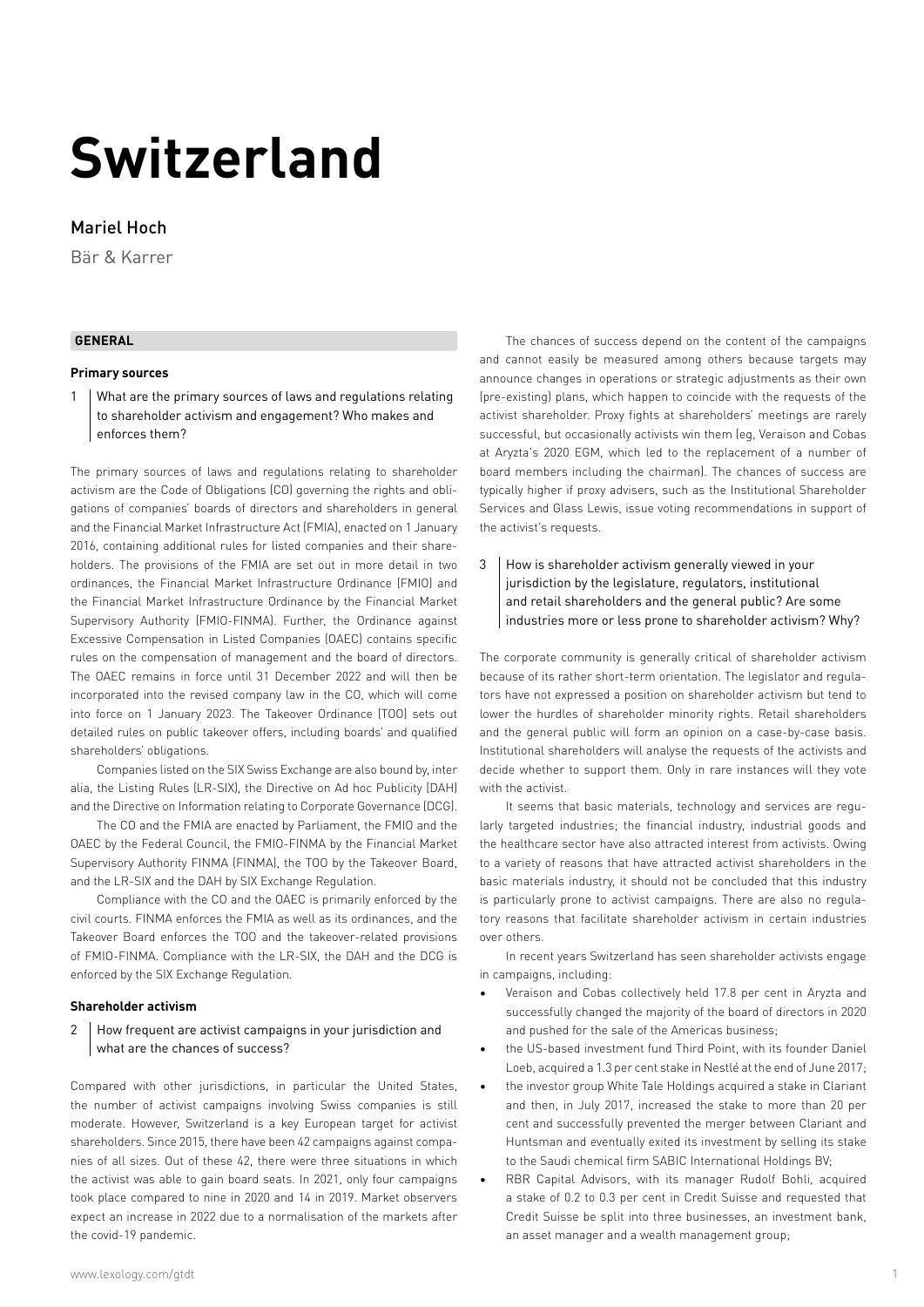- Active Ownership Capital's successful support of Freenet in its opposition of Sunrise's planned takeover of UPC in 2019; and
- Cevian's complex campaign at Panalpina requesting board changes and, in parallel, attacking the exemption from the voting rights restriction of 42.6 per cent shareholder Ernst Göhner Foundation.

### 4 What are the typical characteristics of shareholder activists in your jurisdiction?

Swiss public companies have been mainly targeted by international hedge funds, but Swiss hedge funds have also engaged in a number of situations.

Although it is hardly possible to make a general statement regarding the short- or long-term orientation of the inhomogeneous group of activists present on the Swiss market, it is probably fair to say that they are naturally rather mid- to long-term oriented. Typically, activist shareholders aim at giving all supporting shareholders a voice at the board table.

They may raise different issues that ultimately ensure companies are managed in their owners' interests (whether short- or long-term interests). However, there has been an increasing level of more contentious activist interests in recent years. These activists are focused on ensuring that any value being invested for the long-term benefit of the company is immediately released for the investing public (eg, by cutting investments with long-term returns, closing or spinning off separable divisions or increasing payout ratios). There is no clear pattern as to whether traditional large shareholders support activists in their endeavours. This partly depends on whether the activists benefit from the recommendations of leading proxy advisers.

# 5 What are the main operational governance and sociopolitical areas that shareholder activism focuses on? Do any factors tend to attract shareholder activist attention?

Shareholder activism in Switzerland primarily focuses on governance issues (particularly board representation and executive compensation) as well as on strategic and operational matters (particularly dividends and divestitures). Activist shareholders usually seek a (stronger) representation on the board of directors. It is estimated that in Switzerland activists use board representation as a tactic more than anywhere else in Europe. In particular, the implementation of the OAEC has led to increased attention placed at executive compensation-related governance issues: activist shareholders have a binding vote on the executive compensation of the Swiss company's executive management – one of the most powerful tools to direct the management's conduct. It is extremely rare that shareholders reject the compensation submitted to them by the board of directors.

By way of contrast, social activism is rarely tabled in any activist campaign in Switzerland. However, there are indications that environmental, social and governance matters such as board gender diversity, environmental matters or the disclosure of political spending and lobbying will play a role in governance activism in the future.

#### **SHAREHOLDER ACTIVIST STRATEGIES**

#### **Strategies**

6 What common strategies do activist shareholders use to pursue their objectives?

Shareholder activism normally starts with building up a relatively small stake of shares, avoiding triggering the disclosure obligations pursuant to the Financial Market Infrastructure Act (FMIA) (especially the first threshold of 3 per cent). Prior to increasing its stake, a common activist will make private contact with the company's executive management or board representatives to present and discuss its ideas and specific demands. These private negotiations are also the reason why it is believed that roughly half of all activist campaigns never become public. However, attention should be paid to the duty of equal treatment of all shareholders and the duty of ad hoc publicity.

If the private negotiations fail, an activist may launch a public campaign to divulge the key requests towards the company and, by doing so, obtain the support of other shareholders (since shareholders do not have a right to access the share register, the only way of reaching out to other shareholders holding less than 3 per cent is through the media). As psychology plays an important part in the fight for control, gaining the support of the public opinion is a crucial element in winning the battle. The share price is likely to increase following the publication of the key elements of the campaign as it is likely to attract new investors. In the run-up to the shareholders' meeting, the composition of the shareholder base of the target company may change towards increased support of the activist's campaign. Based on public support and depending on the support from professional proxy advisers, the activist shareholder may be in a position to find an attractive compromise with the board.

Fruitless settlement attempts may lead to proxy fights at and outside the shareholders' meeting (including the enforcement of the information rights, freezing entries in the commercial register and challenging allegedly non-compliant shareholders' resolutions) or even result in litigation (eg, liability claims) and criminal charges.

Ahead of the shareholders' meeting, the activist shareholder may decide to form a group with one or more other key shareholders. According to the FMIA, any person who reaches, exceeds or falls below 3, 5, 10, 15, 20, 25, 33.3, 50 or 66.6 per cent of the voting rights of the target company must notify the target company and the stock exchange (the SIX Disclosure Office for SIX-listed companies). The activist may use the disclosure as a signal of determination to the company and financial markets. It typically also triggers an additional round of media reports.

Although irrelevant to win a proxy fight but helpful to the communication strategy, the activist shareholder often uses the shareholders' meeting to speak publicly and reiterate its requests for improved performance.

#### **Processes and guidelines**

# 7 What are the general processes and guidelines for shareholders' proposals?

All shareholders have the right to attend shareholders' meetings, to vote and to request information and inspect documents (to the extent company interests requiring confidentiality do not prevail). The right to information is regularly used by activist shareholders to increase pressure prior to shareholders' meetings. The board is obliged to respond to such questions during the shareholders' meeting. All shareholders have the right to propose motions and counter-motions (eg, regarding board elections) at shareholders' meetings and may request a special audit or a special expert committee to investigate certain facts and behaviours of the board or management.

Furthermore, any shareholder (or group of shareholders) representing shares of a par value of at least 1 million Swiss francs (the articles of association may contain a lower threshold) is entitled to demand that certain agenda items be tabled at the next shareholders' meeting. Under the revised Code of Obligations (the Revised CO), which will come into force in 2023, the threshold to add an item to the agenda will be 0.5 per cent of voting rights or capital.

Any shareholder (or group of shareholders) representing 10 per cent of the share capital (again, a lower threshold may be contained in the articles of association) may request that an extraordinary shareholders'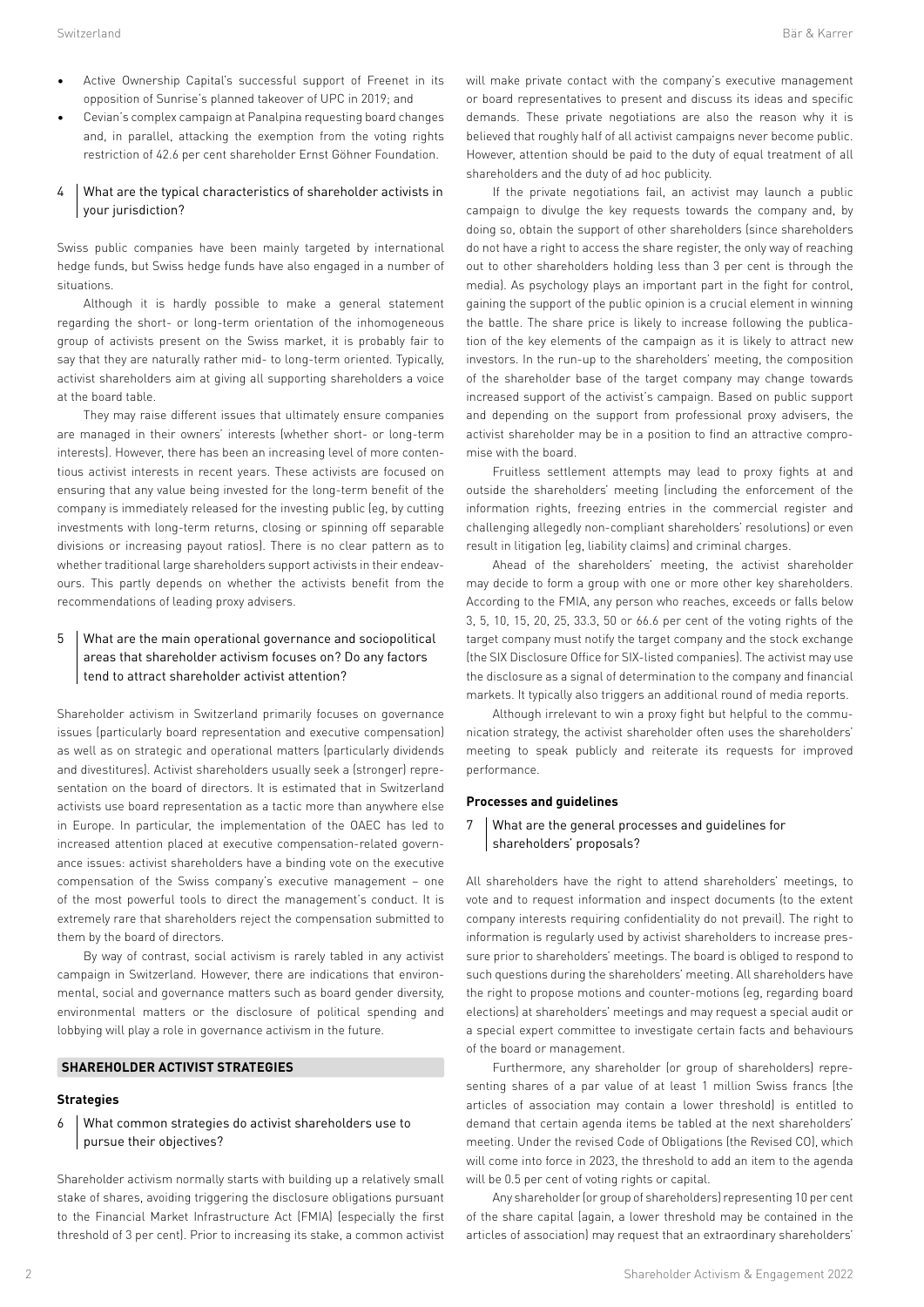meeting be convened. According to the predominant legal doctrine, these thresholds should be regarded as alternative criteria (ie, shareholders representing 10 per cent of the share capital are also entitled to put forward an agenda item, and shareholders representing shares of a par value of at least 1 million Swiss francs may call an extraordinary shareholders' meeting). Under the Revised CO, the threshold to request an extraordinary shareholders' meeting will be 5 per cent of voting rights or capital (threshold for listed companies).

If a shareholder demands that an agenda item be tabled for the next shareholders' meeting, the respective deadline for the submission is contained in the articles of association and ranges typically between 40 and 55 days prior to the meeting. The company is obliged to include the item and the shareholders' motion relating thereto in the invitation to the shareholders' meeting. The board will add its own motion to the item.

Shareholders representing at least 33.3 per cent of the voting rights may block special resolutions (capital transactions, mergers, spin-offs, etc), shareholders holding at least 50 per cent of the voting rights may force ordinary resolutions (eg, appointment of a director) and shareholders representing at least 66.6 per cent of the voting rights may force special resolutions (eg, amendments to the articles of association). As these thresholds typically relate to the total votes represented at the shareholders' meeting and given that shareholder representation typically ranges between 45 and 65 per cent, the shareholdings required to pass the aforementioned thresholds are much lower.

Under the Code of Obligations and the Ordinance against Excessive Compensation in Listed Companies (OAEC), a number of corporate decisions – such as the amendment of the articles of association; capital increases; the approval of the annual accounts and resolutions on the allocation of the disposable profit and; the election of board members, the chair and the members of the compensation committee as well as board and management compensation – fall into the mandatory competence of the shareholders' meeting. According to the OAEC, elections (or re-elections respectively) of board members must take place annually, and elections must take place individually. Therefore, activist shareholders that aim to deselect members of the board of directors are not required to request an extra agenda item for this purpose, but may simply vote against the re-election tabled by the company.

Except for the request for an extraordinary shareholders' meeting or a special audit and the appointment of an auditor at the request of a shareholder, it is not possible to request that additional agenda items be tabled during the shareholders' meeting. However, any shareholder may make motions relating to any agenda item during the shareholders' meeting. This is particularly relevant with respect to any election items as additional persons may be proposed for election. Against the background that a significant number of shareholders cast their votes via the independent proxy without giving specific instructions as to ad hoc motions (or by instructing the independent proxy to follow the board's recommendation in such case), ad hoc motions generally have a low likelihood of succeeding.

Other than with respect to the number of votes or percentage of the capital, Swiss law does not distinguish processes depending on the type of shareholder submitting a proposal.

# 8 | May shareholders nominate directors for election to the board and use the company's proxy or shareholder circular infrastructure, at the company's expense, to do so?

Any shareholder is entitled to nominate a director for election to the board, usually as a motion within the agenda item 'election of the members of the board of directors'. In this context, if the motion is filed with the company in a timely fashion, the board is obliged to publish the shareholder's motion in the company's invitation to the shareholders'

meeting at the company's expense. However, shareholders may not directly access the share register and divulge their requests via a special proxy access tool.

Activists typically use the media or a dedicated web page for their campaigns once their intentions are publicly disclosed.

# 9 | May shareholders call a special shareholders' meeting? What are the requirements? May shareholders act by written consent in lieu of a meeting?

Any shareholder – individually or acting in concert – representing 10 per cent of the share capital (or, according to the predominant legal doctrine, representing shares of a par value of at least 1 million Swiss francs) has the right to call an extraordinary shareholders' meeting. Under the Revised CO (likely to come into force in 2023), the threshold to request an extraordinary shareholders' meeting will be 5 per cent of voting rights or capital. Certain companies have introduced lower thresholds in their articles of association. The required threshold may also be reached by several shareholders acting in concert. The request to call an extraordinary shareholders' meeting must be submitted in writing to the company's board and must contain the requested agenda items, including the activist's motions thereto.

Usually, shareholders may not act by written consent in lieu of a meeting, but they can be represented by issuing written voting instructions to either the independent proxy or (depending on the articles of association) to another shareholder or a third party. However, due to covid-19, the companies may hold shareholders' meetings by written or electronic means in accordance with the Covid 19 Regulation 3 until the Revised CO comes into force. The Revised CO will allow for virtual shareholder meetings and other more shareholder-friendly possibilities to the way shareholder meetings are called for, conducted and documented.

# **Litigation**

10 What are the main types of litigation shareholders in your jurisdiction may initiate against corporations and directors? May shareholders bring derivative actions on behalf of the corporation or class actions on behalf of all shareholders? Are there methods of obtaining access to company information?

Shareholders may, in principle, not file lawsuits on behalf of the corporation or on behalf of all shareholders. However, they may file liability actions against directors and members of the executive management where the payment of damages is directed to the company. In addition, any shareholder may challenge shareholders' resolutions made in violation of the laws or the articles of association with effect for the entire company. Also, certain post-M&A appraisal actions under the Merger Act have erga omnes effect (ie, all shareholders in the same position as the claimant receive the same compensation). The cost of the proceedings must generally be borne by the company (ie, the defendant).

In general, class actions are not specifically addressed in the Swiss civil procedure according to applicable law. The existing class action rights are limited to the violations of personality rights, but should be expanded in future to also enable the enforcement of claims for compensation. Today, the Swiss civil procedure nevertheless allows for a joinder of plaintiffs or defendants: several parties may join their lawsuits if the same court has jurisdiction and all claims are based on the same set of facts and questions of law. This approach reduces costs and avoids conflicting judgments but increases complexity. Another corporate litigation tactic is to launch a single litigation test case to have a precedent for multiple actions involving the same set of facts and questions of law.

Shareholders are not able to directly prevent the company from accepting a private settlement with an activist shareholder. They may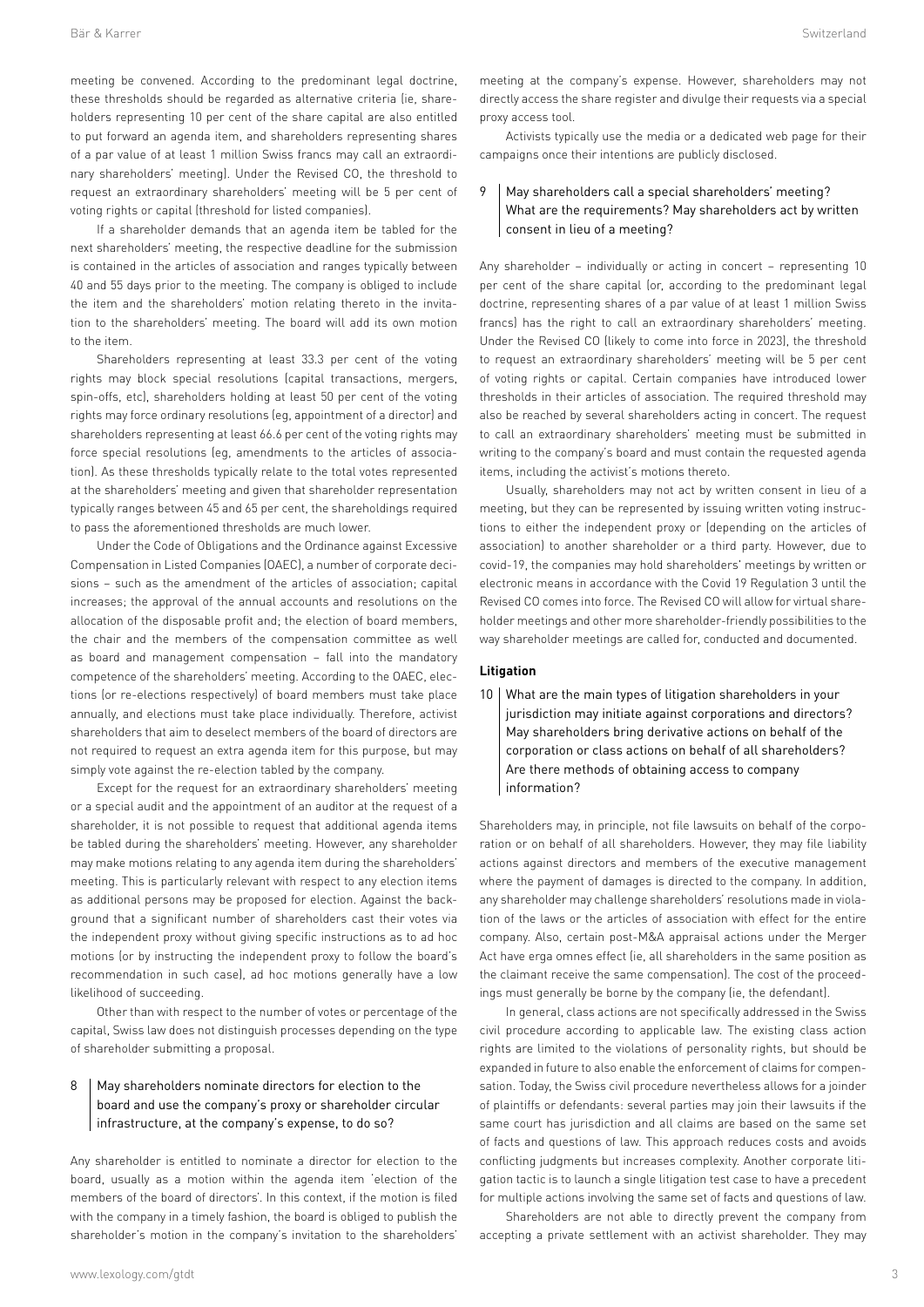only challenge the board's settlement resolution on the grounds that the decision was void or bring liability actions against the directors should the board have breached their directors' duties and should they have caused damage to the company by doing so.

Every shareholder has the right to request information and to inspect documents (to the extent company interests requiring confidentiality do not prevail). The right to information is regularly used by activist shareholders to increase pressure prior to shareholders' meetings. The board is obliged to respond to those questions during the shareholders' meeting.

Under the Revised CO, the right to request a special audit if the shareholders' meeting has rejected a respective motion will be lowered to 5 per cent of votes or capital from the current 10 per cent.

#### **SHAREHOLDERS' DUTIES**

#### **Fiduciary duties**

#### 11 | Do shareholder activists owe fiduciary duties to the company?

Shareholders, including shareholder activists holding a significant or majority stake, do not owe any fiduciary duties or duty of loyalty to the company. They may, in particular, cast their votes in their own (shortterm) interest irrespective of whether those interests are contrary to the company's long-term interests.

# **Compensation**

# 12 May directors accept compensation from shareholders who appoint them?

There is no Swiss law or regulation preventing shareholders from paying direct compensation (ie, remuneration in addition to the compensation bindingly resolved by the shareholders' meeting) to their directors. However, the shareholders may not derive any special rights from this contribution as the directors are always obliged to act in the best interest of the company (duty of loyalty to the company) and generally to treat all shareholders equally. The board member will need to disclose and handle resulting conflicts of interest according to the company's regulations, and the company may have to disclose the compensation in the annual report and pay social security contributions on all those amounts.

# **Mandatory bids**

13  $\vert$  Are shareholders acting in concert subject to any mandatory bid requirements in your jurisdiction? When are shareholders deemed to be acting in concert?

Shareholders acting alone or in concert with other shareholders with the intention to control the relevant company are obliged to launch a mandatory bid if they exceed the threshold of 33.3 per cent of the voting rights of a listed company. The articles of association of a company may raise the relevant threshold up to 49 per cent of the voting rights (opting up) or may put aside the duty to launch a takeover offer completely (opting out). Shareholders are deemed to act in concert with respect to the mandatory bid obligation if they coordinate their behaviour, by contract or other organised procedure or by law, and this cooperation relates to the acquisition or sale of shareholdings or the exercising of voting rights.

#### **Disclosure rules**

14 | Must shareholders disclose significant shareholdings? If so, when? Must such disclosure include the shareholder's intentions?

Any shareholder or group of shareholders acting in concert must disclose if it attains, falls below or exceeds the threshold percentages of 3, 5, 10, 15, 20, 25, 33.3, 50 or 66.6 of the voting rights of the company (irrespective of whether the voting rights may be exercised or not). This applies to direct or indirect holdings of shares as well as to the holding of financial instruments with those shares as underlying ones. Shareholders are considered to be acting in concert if they are coordinating their conduct by contract or by any other organised method with a view to the acquisition or sale of shares or the exercise of voting rights.

The disclosure entails the number and type of securities, the percentage of voting rights, the facts and circumstances that triggered the duty to disclose, the date the threshold was triggered, the full name and place of residence of the natural persons or the company name and registered seat of legal entities as well as a responsible contact person. The shareholder's intentions must not be disclosed.

The disclosure must be made towards the company and the stock exchange within four trading days following the triggering event. The company must publish the required information within another two trading days. The maximum fine that may be imposed on non-reporting parties amounts to 10 million Swiss francs in the case of intentional conduct and 100,000 Swiss francs in the case of negligence. The Federal Department of Finance (FDF) is the competent authority to issue those fines. In most instances, the FDF commences its procedures following a criminal complaint made by the Financial Market Supervisory Authority.

# 15 | Do the disclosure requirements apply to derivative instruments, acting in concert or short positions?

The disclosure requirements apply to all derivate instruments (eg, conversion rights and option rights), and long as well as short positions need to be disclosed. In addition, if shareholders are acting in concert, their shareholdings or holdings of derivate instruments are aggregated, and they need to make the disclosure as a group. For the purposes of the notification of significant shareholdings, parties are deemed to act in concert if they coordinate their behaviour, by contract or other organised procedure or by law, and this cooperation relates to the acquisition or sale of shareholdings or exercising of voting rights.

# **Insider trading**

#### 16 | Do insider trading rules apply to activist activity?

Insider trading rules apply to activist activity; that is, if the intentions of the activist shareholder are deemed as inside information, the activist shareholder may not communicate the information to anyone, including other shareholders, before making it public unless the communication to other shareholders is required to comply with legal obligations or in view of entering into an agreement. An activist wanting to purchase shares in a company does not constitute insider trading. As the campaign typically includes more than just the purchase of target shares (eg, a change in board composition and a request of corporate actions), activist shareholders need to carefully structure their campaign and the building up of their stake to avoid risks of insider trading.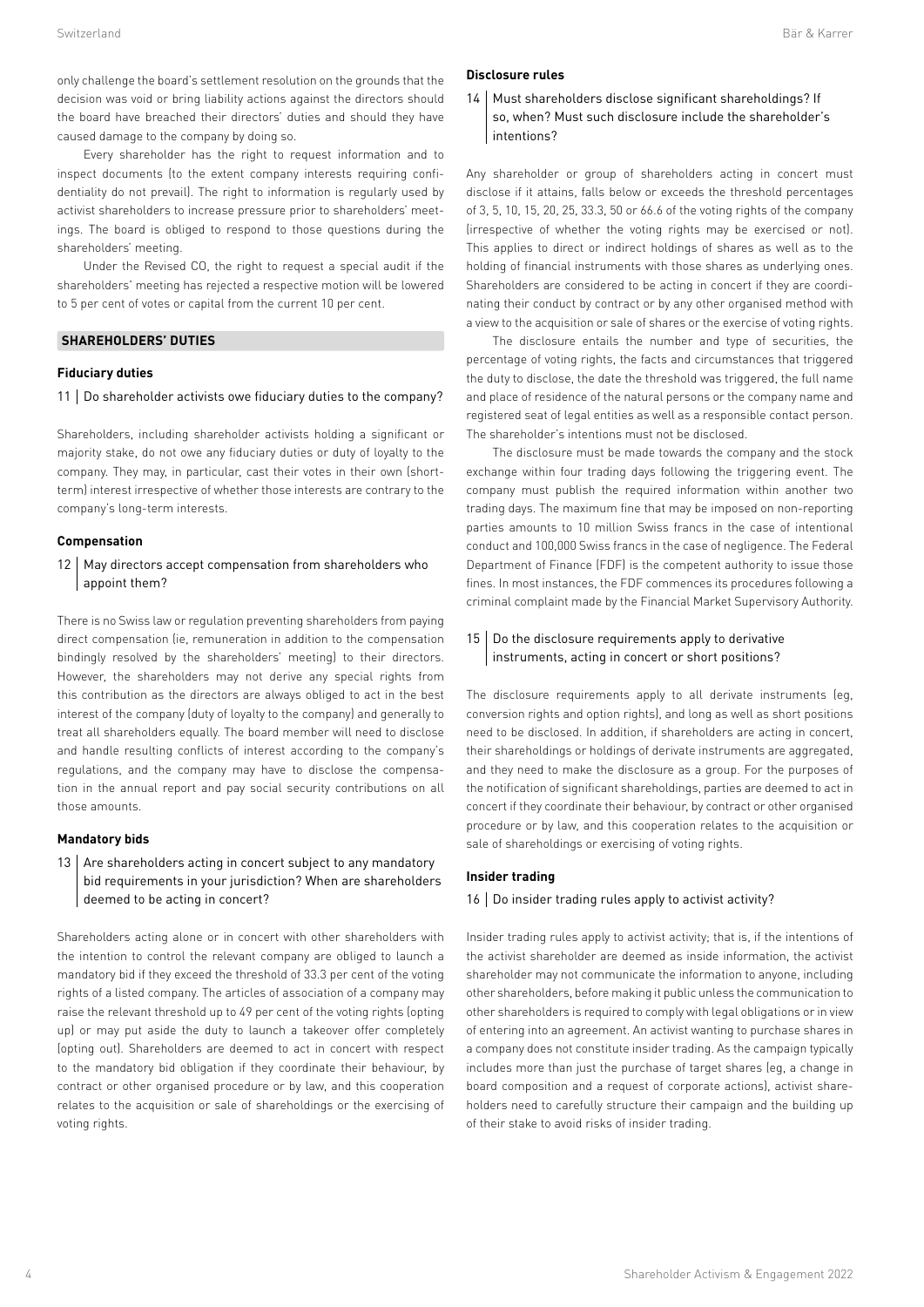# **Fiduciary duties**

17 What are the fiduciary duties of directors in the context of an activist proposal? Is there a different standard for considering an activist proposal compared to other board decisions?

Directors must apply the same standard of care to an activist proposal as to any other proposal or matter. They have to act and resolve in the best interest of the company and must treat all shareholders equally under equal circumstances. Also, board members (formally or informally) representing a shareholder on the board of directors must appropriately deal with their conflicts of interests when facing their shareholder's activist campaign.

#### **Preparation**

18 What advice do you give companies to prepare for shareholder activism? Is shareholder activism and engagement a matter of heightened concern in the boardroom?

As shareholder activism has gained traction in Switzerland, larger listed companies are investing more time and resources in activist engagement to deal with activists' concerns appropriately. Accordingly, the preparation and implementation of preventive as well as defending measures against activists' attacks have become part of a corporation's routine. This increased attention may be regarded as an impact resulting from shareholder activism.

Preventive measures minimise the risk of a campaign. In particular, the board may identify and reduce existing exposures of the company to activist shareholders. As a first step, the board will examine the company's exposure and analyse issues that are likely to be addressed by an activist investor. Key features of an exposed company are, inter alia:

- undervaluation (which can be addressed by value-adding sale possibilities of separable divisions or non-core assets);
- board instability (especially decreasing support by the shareholder base);
- large cash reserves combined with a comparably low dividend payout ratio; and
- M&A transactions involving the company.

Additionally, the executive management should continuously monitor and assess the company's shareholder base to identify potential shareholder activists. At this stage, the board may also consider appointing a (standby) task force comprising specialists in public relations, finance and law. However, even if the board manages to implement effective preventive measures, a complete elimination of the risk of becoming a target of activists is – in light of the various activists' interests – not possible.

Once an activist investor emerges and expresses its concerns to the company's board, which usually occurs in a private setting at first, the board should be in a position to revert to a set of prepared tools. First, a board is well advised to listen open-mindedly and attempt to engage politely in a constructive dialogue with the activist investor, addressing and considering the activist's legitimate concerns. Following a close examination of the issues raised, the dialogue should continue, and a dismissive or confrontational stance should be avoided. Consistency in the board's engagement is important to preserve credibility.

Where no satisfactory solutions can be reached during the private conversations, the board may revert to its defence tools, which include:

- responding clearly and comprehensively to the activist (ignoring the issues addressed is usually not an option):
- using committed and consistent board communication (direct and public engagement with the shareholders, especially by issuing a white paper illustrating the company's position); and

• engaging in dedicated dialogue with the company's major shareholders and significant proxy advisory firms (to secure their support).

The company may be able to identify an investor who would go public in support of the board. An approach that has proven effective in past activist campaigns is to slightly relent towards the position of the activist with a moderate alternative proposal to steal the activist's thunder.

As a long-term defence measure, some target boards consider gaining a friendly long-term anchor shareholder who is supportive of the current board's strategy.

#### **Defences**

19 What defences are available to companies to avoid being the target of shareholder activism or respond to shareholder activism?

The potential target company may implement a set of defensive measures, particularly defensive provisions in the articles of association concerning, inter alia, transfer restrictions, voting rights restrictions (3 and 5 per cent are the most common thresholds), super voting shares (ie, shares with a nominal value reduced by up to 10 times by keeping the one-share, one-vote principle, normally assigned to an anchor shareholder) and super majorities relating to specific resolutions or to a quorum at the shareholders' meeting. Such structural defences may be an efficient tool to hinder short-term interested shareholders. In addition, Swiss regulation already provides for certain effective impediments an activist must overcome, including, especially, the disclosure requirements and the mandatory tender obligation (at 33.3 per cent) pursuant to the Financial Market Infrastructure Act as well as the lack of access to the company's share register. It is a difficult balancing act for the activist to engage in conversations with other shareholders and to avoid triggering disclosure obligations or even a mandatory bid obligation owing to an acting in concert. Target boards will sometimes use this legal risk to destabilise the activist shareholder and shareholders showing sympathy with his or her actions.

A structural feature that makes a corporation more likely to be the target of shareholder activism is, in particular, the implementation of an opting-out clause (or an opting-up clause, respectively) regarding mandatory bid obligations. The release of an investor building up a majority stake from the duty to launch a public tender offer means an elimination of a main legal impediment that activists face in Switzerland.

Although not picked up by the revised Code of Obligations (the Revised CO), criticism with respect to the instruments of super voting rights and opting-out has been voiced in a recent battle for control over Swiss listed company Sika.

### **Proxy votes**

# 20 | Do companies receive daily or periodic reports of proxy votes during the voting period?

It is not entirely clear whether the company itself is entitled to request to receive and review proxy forms returned to the independent proxy before the shareholders' meeting. However, the independent proxy holder tends to get in contact with the company (if the company has not itself reached out to the independent proxy) to discuss status and trends of the proxy votes he or she has collected. Under the Revised CO, the independent proxy must treat the instructions of the individual shareholders confidentially until the shareholders' meeting. He or she may provide the company with general information on the instructions received not earlier than three working days before the shareholders' meeting and must explain at the shareholders' meeting what information he or she has provided to the company.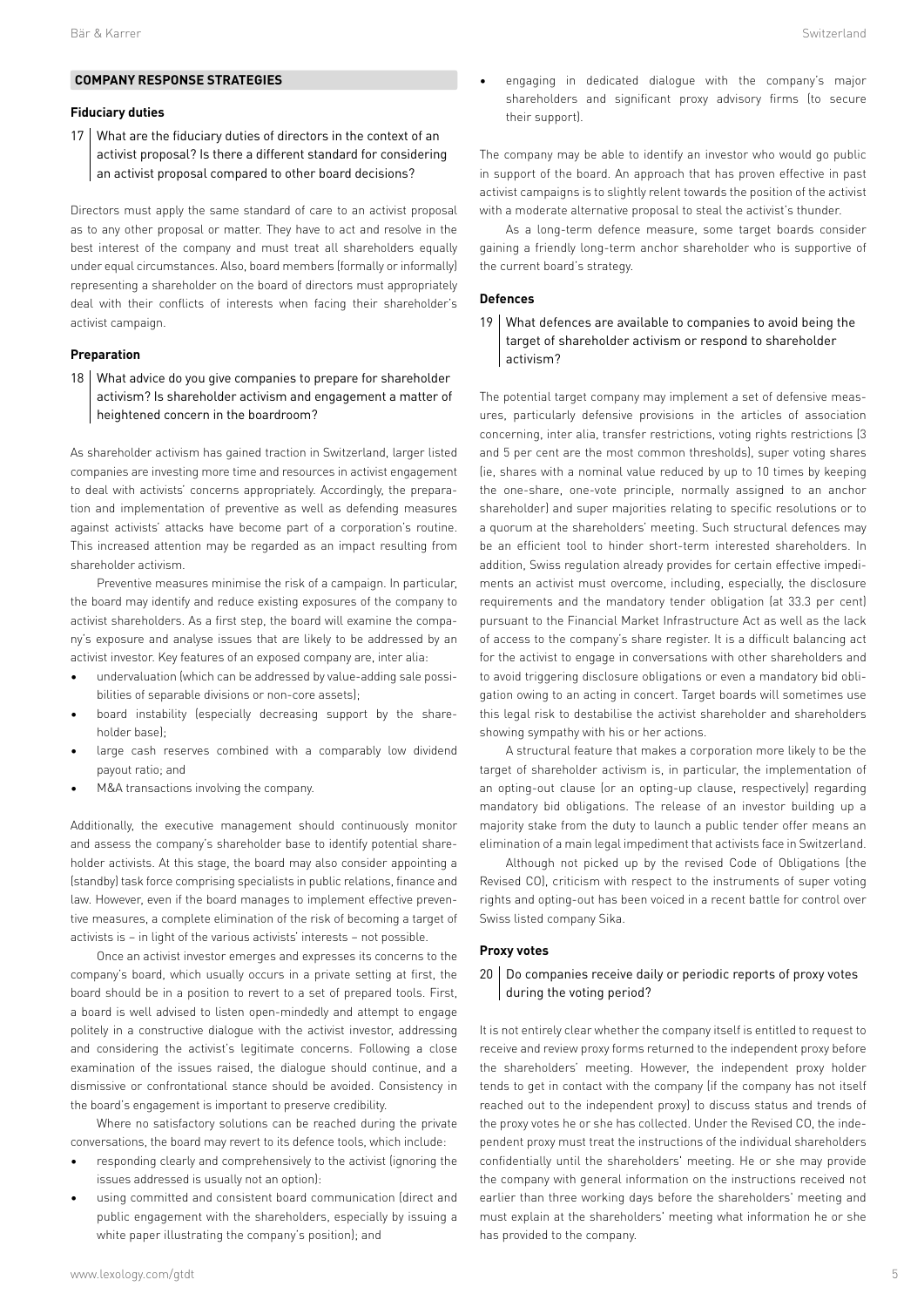In addition, the dialogue with proxy advisers (ISS, Glass Lewis and Ethos) gives the company a rough indication of how some of the votes might be cast at the shareholders' meeting. A regular dialogue with proxy advisers is advisable to ensure proxy advisers understand the company's reasoning, in particular, if it deviates from proxy advisers' policy guidelines.

#### **Settlements**

21 | Is it common for companies in your jurisdiction to enter into a private settlement with activists? If so, what types of arrangements are typically agreed?

The entering into settlements with activists is rare in Switzerland. One example was the settlement of the board of directors of gategroup Holding AG with RBR Capital Advisors during a proxy fight where the parties agreed on the composition of the board of directors.

#### **SHAREHOLDER COMMUNICATION AND ENGAGEMENT**

#### **Shareholder engagement**

22 | Is it common to have organised shareholder engagement efforts as a matter of course? What do outreach efforts typically entail?

Public companies are increasingly reaching out to shareholders in a systematic manner to gain a deeper understanding of shareholder thinking and priorities. Larger companies will retain specialised firms to assist them with such engagement.

On the shareholder side, the joining of forces by shareholders with regard to an activist campaign is rather uncommon. In two recent cases, RBR Capital Advisors and the London-based hedge fund Cologny Advisors formed a shareholder group that controlled more than 10 per cent of the Swiss public company gategroup Holding AG, and Veraison and Cobas formed a group in the 2020 Aryzta campaign and jointly held 17.8 per cent in Swiss public company Aryzta.

Organised shareholders customarily conclude a shareholder agreement at first to outline their joint concerns and plan of action. Such agreements typically entail voting commitments regarding shareholders' meetings, how to handle disclosure notification issues pursuant to the Financial Market Infrastructure Act (disclosure only needs to be made by one member of the group), provisions to avoid triggering the mandatory bid obligation, a communication policy and confidentiality obligations. Such jointly organised engagement allows shareholders to publicly announce their group with a joint approach, which can increase the pressure on the company. Even without a formal shareholder agreement, the acting in concert of several shareholders is likely to trigger disclosure obligations. Swiss law does not provide for any formal requirements in how activist shareholders must approach the company. Depending on their campaign strategy and their general policies, they will either engage with the company in confidential conversations or take the public route (which is typically preceded by confidential discussions). The levels of success of these approaches depend on the specific characteristics of the target, including the industry it belongs to.

# 23 | Are directors commonly involved in shareholder engagement efforts?

Chairpersons occasionally engage with shareholders when it comes to board matters such as corporate governance (eg, on a governance roadshow).

Regarding the engagement with activist shareholders, board members are regularly involved. Once the initial private conversations between the activists and the target company turn out to be fruitful, it

is common to contractually fix the framework conditions in the further approach (eg, relating to a supported board representation). It is common for activists to approach not only the chair of the company's board but also those board members they already know or to whom they have been introduced through their networks.

# **Disclosure**

24 | Must companies disclose shareholder engagement efforts or how shareholders may communicate directly with the board? Must companies avoid selective or unequal disclosure? When companies disclose shareholder engagement efforts, what form does the disclosure take?

Corporate law requires the board of directors to treat all shareholders equally under equal circumstances. Hence, valid reasons are required to allow for a selective information policy. Against the background that shareholders have no fiduciary duties towards the company, the board will rarely have valid reasons to selectively disclose confidential information to an activist shareholder within a proxy fight ahead of a shareholders' meeting.

The board is not obliged to disclose its engagement with activist shareholders for as long as no agreement is entered into. If, for example, an activist shareholder requests that an agenda item be tabled at the next shareholders' meeting or that an extraordinary shareholders' meeting be convened, the board must make an ad hoc publication. For SIX listed companies, any such announcement must be distributed to SIX Exchange Regulation, at least two widely used electronic information systems, two Swiss daily newspapers of national importance, the website of the company and any interested party requesting to be included in the electronic distribution list.

#### **Communication with shareholders**

25 What are the primary rules relating to communications to obtain support from other shareholders? How do companies solicit votes from shareholders? Are there systems enabling the company to identify or facilitating direct communication with its shareholders?

As activist shareholders do not have access to the share register of the company, they may publish their intentions on their website or in the media (eg, with open letters to shareholders or by approaching significant shareholders).

Generally, companies are free to approach their shareholders (eg, by way of letters to shareholders, public statements or individual approaches). As soon as the activist approach is publicly known, the media play an important role in shaping shareholder opinion in the run up to a shareholders' meeting. The board usually engages with the key shareholders to gain their support, which may require that the board compromises on certain issues. This shareholder engagement by the board must occur within the limits of the law, in particular, the transparency rules and rules on equal treatment.

The board will also engage with proxy advisers to gain their support (possibly in the form of a special situations report) and, if successful, to make the proxy advisers' recommendation public to underline the viability of the board's position with its shareholders.